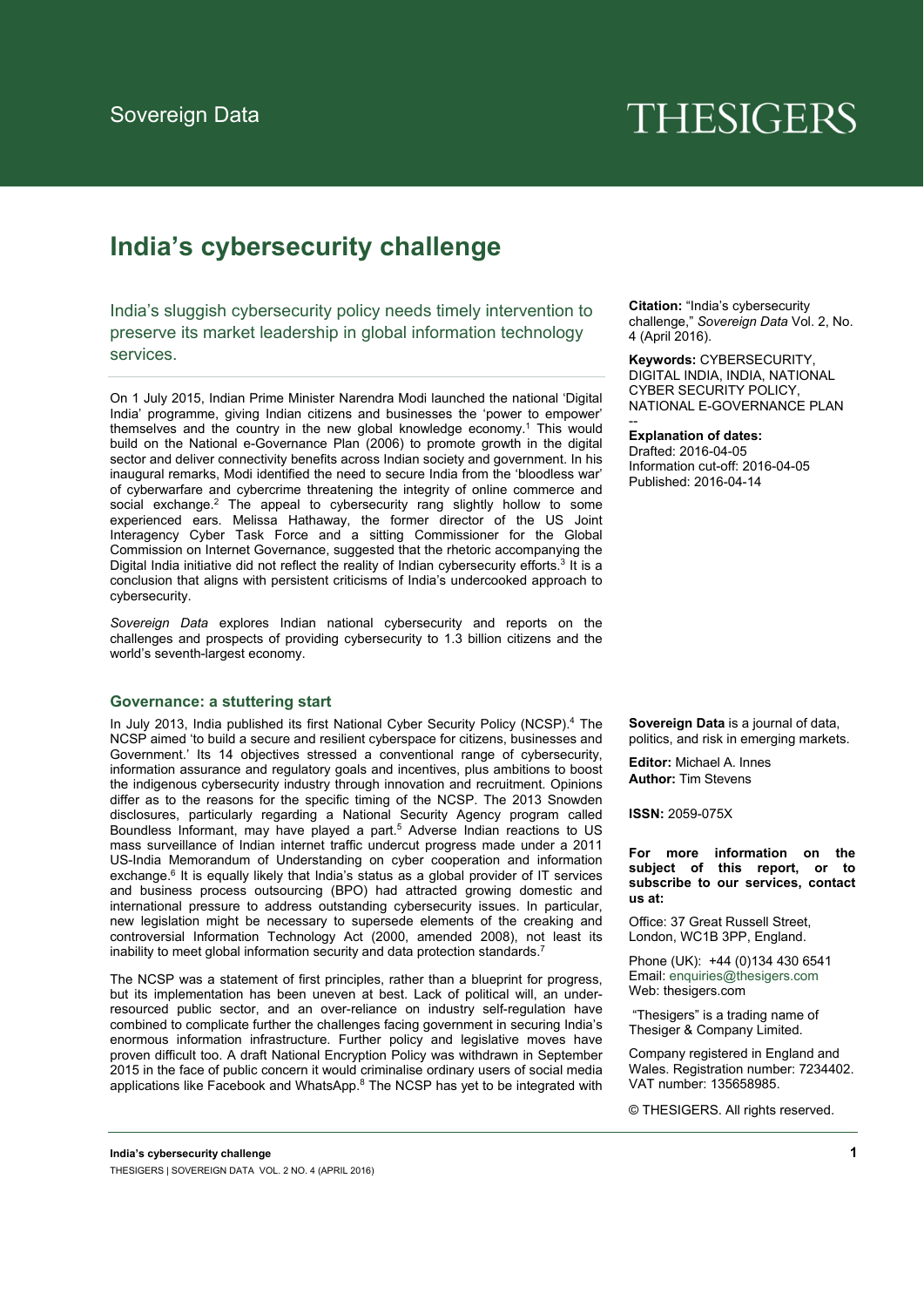

National Security Policy. A promised Cyber Crisis Management Plan has not materialised to coordinate multiple-agency responses to major cyber incidents. There have been minor successes, such as the March 2015 appointment of a new National Cyber Security Coordinator.9 Soon after, government green-lit the 'nodal agency' for cybersecurity identified in the NCSP, although this National Cyber Coordination Centre (NCCC) is not yet operational.<sup>10</sup>

## **Infrastructure: an uneven landscape**

Since 2004, the Indian Computer Emergency Response Team (CERT-In) has provided monitoring, analysis and guidance on cybersecurity incidents to the Indian ICT community.11 CERT-In has no remit to prosecute counter-measures against cyber attackers, however, and it was not until 2015 that the National Critical Information Infrastructure Protection Centre (NCIIPC) was created to cooperate with security agencies and the private sector in this field.<sup>12</sup> The NCIIPC sits within the National Technical Research Organisation (NTRO), a technical intelligence agency that reports directly to the National Security Adviser, and which has been accused of hacking Indian citizens' phones and the networks of sister agencies.<sup>13</sup>

Government regulation is weak and much regulatory activity is conducted by industry bodies such as the National Association of Software and Services Companies (NASSCOM), founded in 1988 to promote trust and innovation in the Indian software industry.<sup>14</sup> In 2008, NASSCOM bolstered its activities by creating the Data Security Council of India (DSCI) to further encourage compliance with standards and best practice in data protection. Together, NASSCOM and DSCI are considered effective self-regulatory entities and have improved Indian cybersecurity significantly. They have also been instrumental in developing one of the pillars of cybersecurity, constructive public-private partnerships (PPPs) between the private sector, law enforcement and government agencies.<sup>15</sup> Absent higher-level institutional buy-in to PPPs – highlighted by the NCSP but so far under-developed – NASSCOM and other industry bodies continue to be influential brokers of improved cybersecurity concepts and practice.

Another challenge to Indian cybersecurity capacity consists in attracting sufficient numbers of qualified individuals to public- and private-sector cybersecurity careers, a problem shared with countries further along in cybersecurity development, including the US and UK. In 2013, a leaked report by the National Security Council Secretariat (NSCS) recorded that India could call on only 556 government cybersecurity experts.16 In stark contrast to the many thousands employed by the US, Russia and China, the NSCS considered this 'grossly inadequate'. The government responded by announcing a drive to recruit over 4000 experts across six government agencies with principal cybersecurity responsibilities.<sup>17</sup> The private sector is struggling similarly. The 2013 NCSP identified the need to recruit an additional half a million cybersecurity professionals by 2018, but NASSCOM projects the 2019 shortfall to be some 1.5 million.18

# **Stakeholders: interconnection and interdependency**

The NSCP was correct to identify a wide range of government, civil, military and commercial stakeholders, all of whom rely on cybersecurity to provide and consume goods and services safely and efficiently. The NCSP was also correct to note the absence of clear boundaries around these groups, making the task of cybersecurity ever more complex as these interconnections and interdependencies grow and intensify. This requires robust solutions to inter-agency and multiple-stakeholder operations that the National Cyber Coordination Centre (NCCC) will help to encourage once established. Also of concern is India's military cyber posture, which is currently poorly defined and inhibits clarity of communications between India and its allies, not to mention potential adversaries like Pakistan.<sup>19</sup> India has taken part in a number of bilateral initiatives aimed at information-sharing, confidence-building and training, including, in the last year alone, with UK, Australia, China, Malaysia

Lack of political will, an underresourced public sector, and an over-reliance on industry self-regulation have combined to complicate further the challenges facing government in securing India's enormous information infrastructure.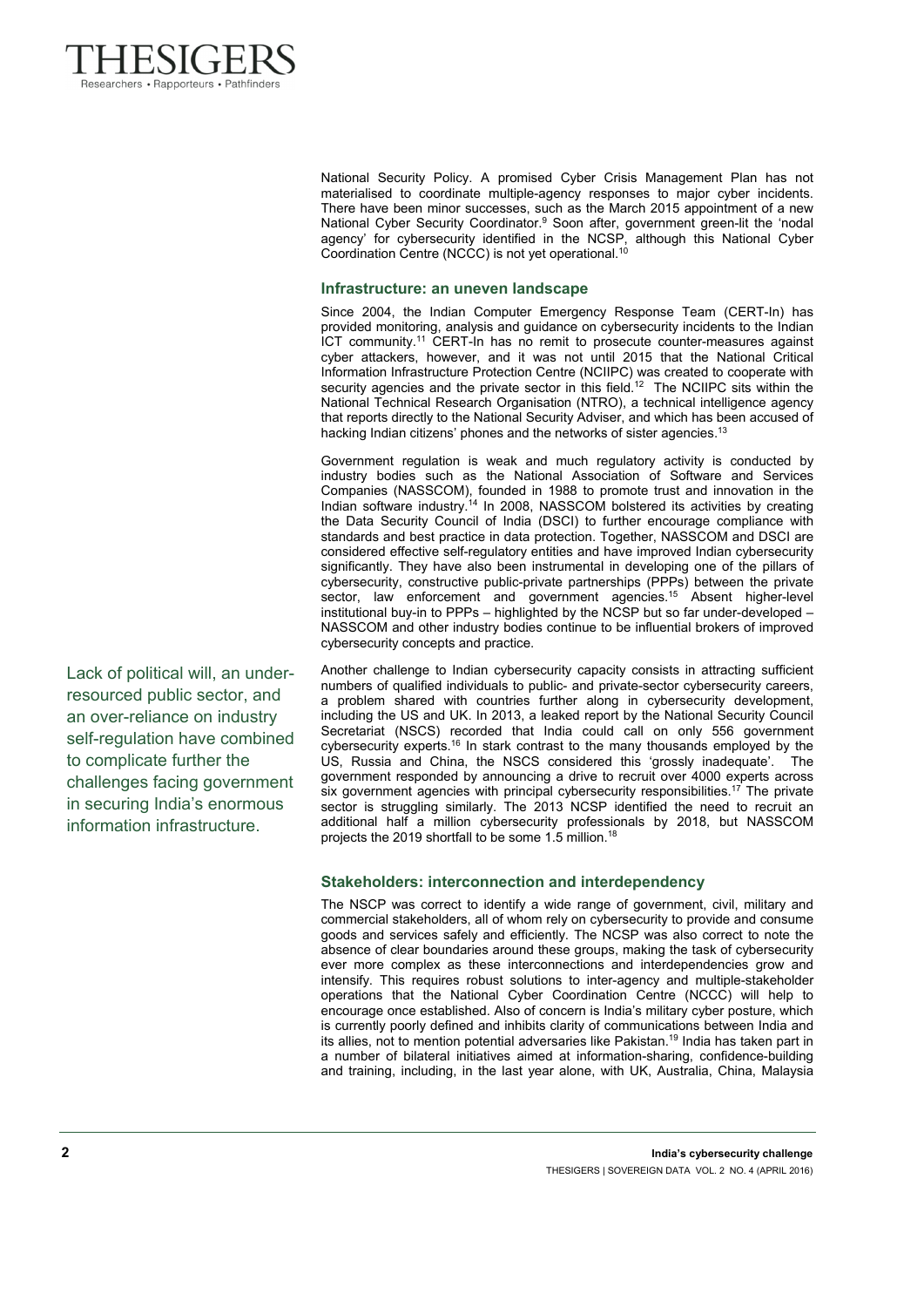

and Singapore. Importantly, it is repairing relations with the US, notably through the ongoing US-India Cyber Dialogue series.<sup>20</sup>

Perhaps India's biggest challenge is to enact cybersecurity policy and legislation that preserves its international standing as a trustworthy location for ICT outsourcing and services. India's long domination of offshore business processing and software development has been predicated on plentiful supplies of cheap labour. Automation threatens to erode this market advantage and, in order to keep attracting enterpriselevel clients, India needs more than ever to demonstrate its ICT infrastructure and operations meet global cybersecurity standards and expectations. The many ICT multinationals working in India, and Indian companies themselves – all of whose business depends on effective cybersecurity – have worked closely with groups like NASSCOM to promote better practice and cybersecurity investment. However, the Indian government must also find ways to further enable the domestic and international partnerships this situation demands.

# **Conclusion**

Many of the challenges facing Indian cybersecurity will resonate with the south Asian nation's international partners, particularly the torpor that afflicts all large bureaucracies, compounded by serious skills shortages. Initiatives announced in countries like the UK – the forthcoming National Cyber Security Centre in London, for instance – have taken some time to stand up. The specific criticism made of India is that it is taking too long to align practice and policy with stated aspirations. This will not be news to the Indian government and it is probably better aware than most of an additional cybersecurity challenge: the sheer scale of effective nationallevel policy change for a country of 1.3 billion people.

Allocating finite public resources always requires difficult decisions and not all constituencies will be satisfied with all policy outcomes. As befits an environment that touches so many aspects of society and economy, the security of cyberspace is similarly the need and responsibility of a bewildering array of technologies and organisations, all of which need to pull together towards common goals. This is as true in Uruguay or the United States as it is in India but no less difficult or daunting for it.

Most governments recognise that cybersecurity is a double-edged proposition. Get it right and cybersecurity can protect state and society, as well as being a driver of economic growth. Get it wrong and poor cybersecurity threatens prosperity and wellbeing. India has a unique opportunity to draft detailed and appropriate cybersecurity policy to propel it forwards as a world-leading economy. Which path will India take?

Another challenge to Indian cybersecurity capacity consists in attracting sufficient numbers of qualified individuals to public- and private-sector cybersecurity careers, a problem shared with countries further along in cybersecurity development, including the US and UK.